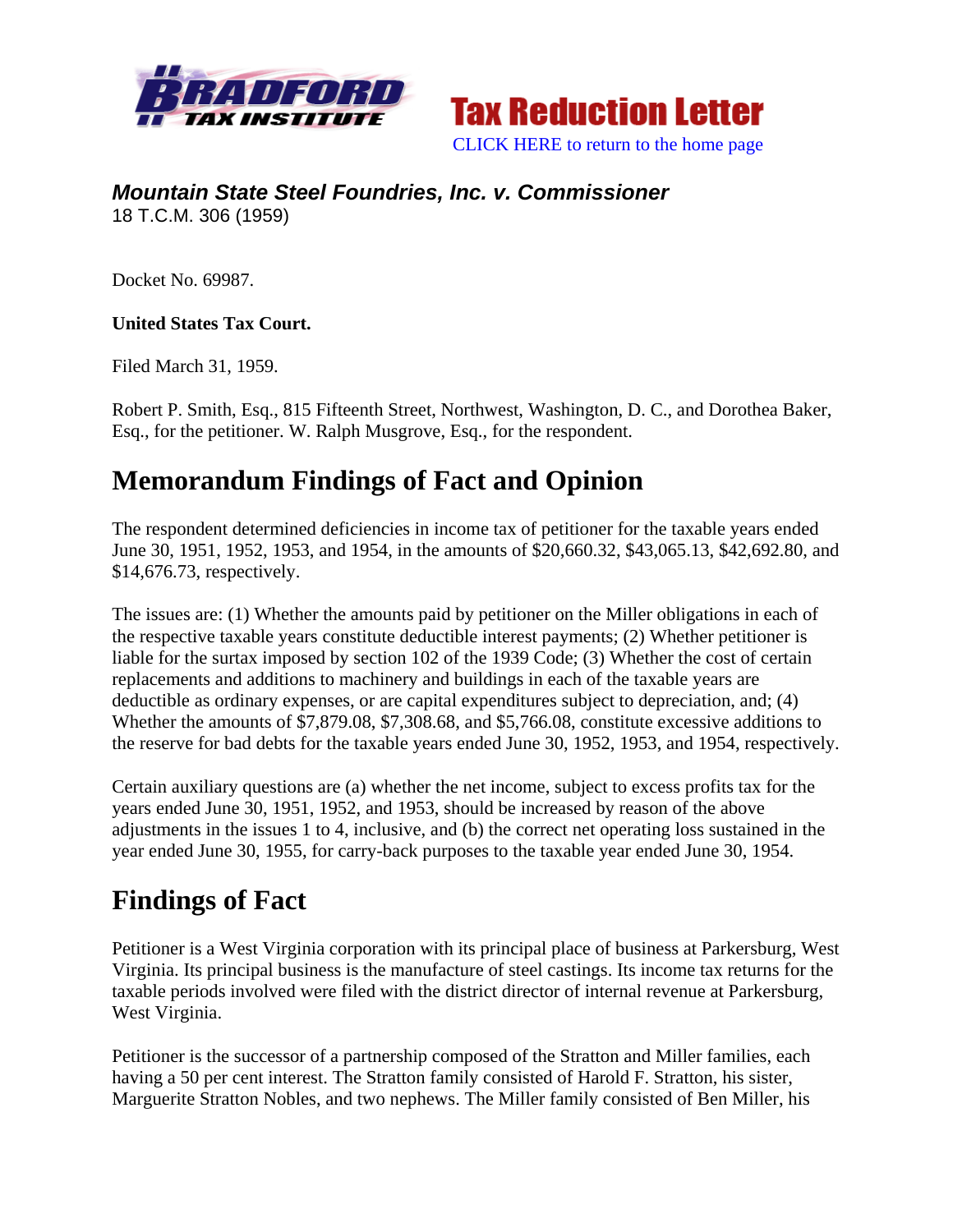wife, Edna, and two daughters, Jacqueline M. Cauthorn, and Jane S. Miller. Ben Miller died in 1945, and his wife and two daughters succeeded to his interest in the partnership.

On July 1, 1947, the business was incorporated under the name of the Mountain State Steel Foundreis, Inc. In exchange for the partnership assets and the assumption of its liabilities, 2,000 shares of the par value of \$100 per share were issued as follows:

| Shares |  |
|--------|--|
|--------|--|

| President  250             |
|----------------------------|
| Secretary-Treasurer  250   |
| Vice President  250        |
| 2nd Vice President  250    |
|                            |
| Jacqueline M. Cauthorn 250 |
| Jane S. Miller 250         |
|                            |

The board of directors consisted of Harold F. Stratton, Marguerite S. Nobles, and Edna W. Miller, until the latter resigned on the sale of her stock. Other than serving as director, Edna took no active part of the business. Edna and her two daughters felt they should have more security than dividends from an operating foundry. Edna held some conferences with Harold Stratton about selling either the plant or the stock. In 1948, Harold gave an option to a broker to purchase the stock at \$850 per share. The option was not exercised. Harold let it be known that the plant or the stock was for sale at a price of \$750 a share. Some interested parties examined the plant but made no counteroffers.

At a stockholders' meeting held on the 8th day of August 1950, Edna stated that she had been discussing with George M. Nicholson, the possibility of the purchase by the corporation of the stock held by her and her daughters, the basis of a reasonable cash payment, and the payment of the remainder with interest over a period of years, and he had advised that he had also discussed the matter with representatives of the company. It was moved and seconded that Nicholson be authorized and instructed to pursue the negotiations and report the results at the adjourned meeting of the stockholders to be held on September 11, 1950. Nicholson was a certified public accountant and had made out the corporation and the individual tax returns of some of the stockholders.

At the adjourned stockholders' meeting held on September 11, 1950, the president stated an agreement had been reached with the Miller interests for the purchase of their stock by the company. On motion of Edna, the directors and officers were authorized to purchase the 1,000 shares of capital stock owned by the Miller interests on the basis of the payment of \$450,000 on the following terms:

Edna W. Miller, 500 shares, \$30,000 cash and a note for \$195,000, payable with interest at 4 per cent at the rate of \$6,000 each six months beginning April 1, 1951, and continuing until the principal and interest are paid as set forth in a schedule of payments attached thereto. V. J. Miller Cauthorn, 250 shares, \$10,000 cash and a note for \$102,500 payable with interest at 4 per cent at the rate of \$2,500 each six months beginning April 1, 1951, and continuing until the principal and interest are paid as set forth by schedule of payments attached thereto. A similar provision was made with respect to the 250 shares owned by Jane S. Miller.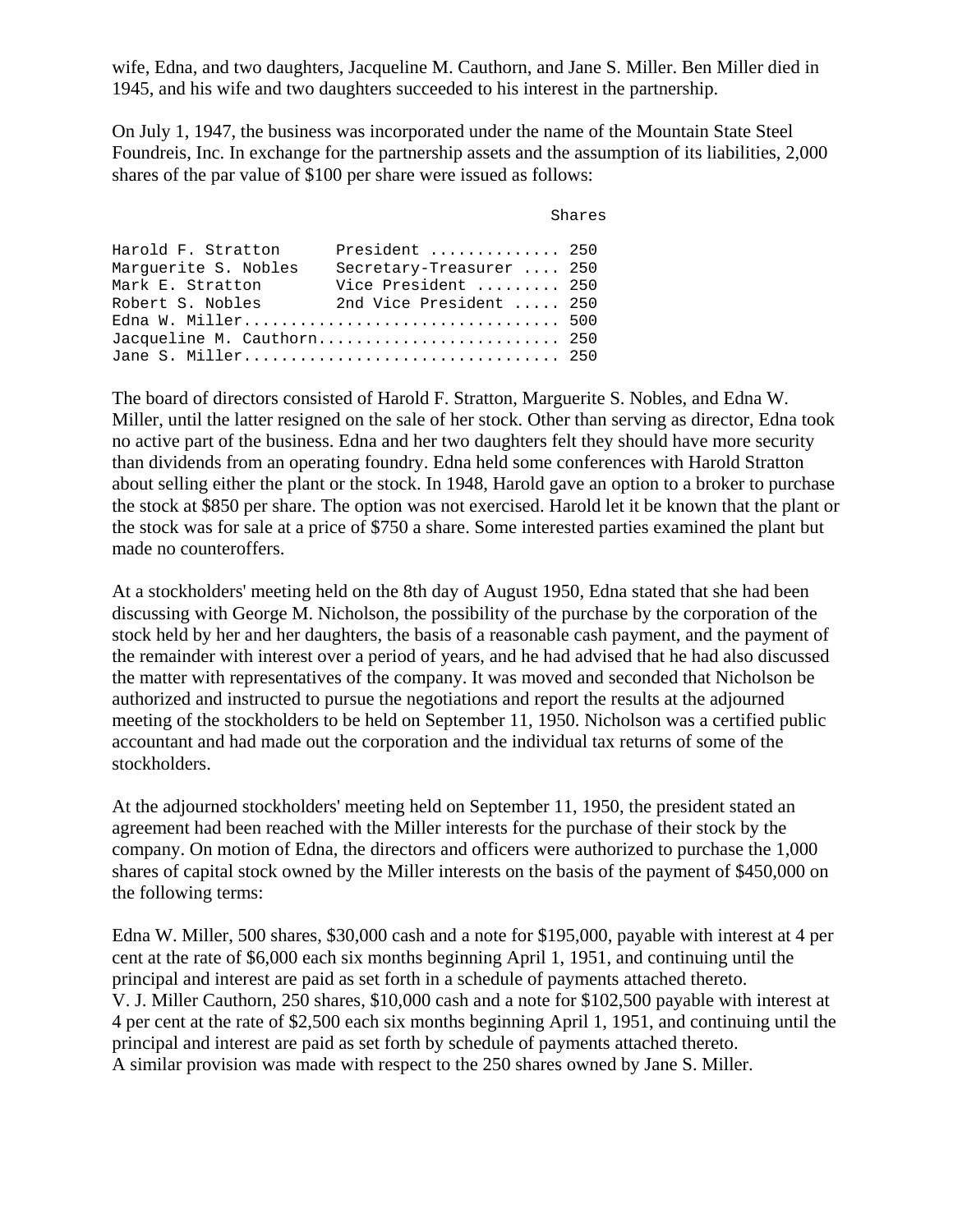The corporation's note for the respective amounts above set forth was executed and delivered to each seller. The notes were secured by certificates of stock of the petitioner in the same number of shares that each owner had surrendered. The notes contained a provision that during their existence the petitioner would limit its dividend payments, and also an acceleration clause effective at any time after April 1, 1961. A schedule of payments of principal and interest was attached to each note. The payments of principal and interest was to continue in the case of Edna until April 1, 1977, and the payments on the other two notes were to continue until April 1, 1994. The total contingent interest liability on the three notes is in the amount of \$351,069.56.

The 1,000 shares of petitioner's capital stock redeemed in September 1950, was carried on the asset side of the corporation's balance sheet as Treasury stock at \$450,000.

Petitioner's surplus, per books, on July 1, 1950, was \$132,527.53.

In its returns for the taxable years ended June 30, 1951 to 1954, inclusive, petitioner claimed a deduction as representing interest payments on the three promissory notes given in connection with the aforesaid redemption of the amounts of \$11,969.99, \$15,757.00, \$15,504.77, and \$15,242.37, respectively. The respondent disallowed the entire amount claimed for each year as not constituting a proper deduction.

Petitioner has failed to show that the aforesaid amounts claimed as deductions constitute "interest" within the purview of section 23(b) of the Internal Revenue Code of 1939.

In the deficiency notice the respondent disallowed deductions for business expenses of the amount of \$754.24, and the amount of \$2,847, claimed in the respective taxable years ended June 30, 1951 and 1952. By virtue of the respective concessions of the parties, the appropriate adjustments may be made under Rule 50.

For the taxable year ended June 30, 1953, the respondent disallowed the amount of \$11,917.73 claimed as ordinary and necessary expenses for repairs. The items involved are as follows:

| Repairs to officers' property  \$     | 266.25   |
|---------------------------------------|----------|
| Heater                                | 171.63   |
| Grinder motor                         | 260.60   |
| Hand tool                             | 131.50   |
| Hand tool                             | 226.38   |
| Temporary partition                   | 289.60   |
| Shore roof and construction of        |          |
| wall                                  | 984.92   |
| Repair to metal storage building      | 817.84   |
| Repair to metal storage building      | 1,681.35 |
| Repair roof on foundry                | 2,025.00 |
| Replace part of foundry roof addition |          |
| to and replacement of                 |          |
| office building                       | 2,910.82 |
| Replacing office building floor       | 647.40   |
| Stairway to overhead cranes           | 314.44   |
|                                       |          |
| Total  \$11,917.73                    |          |

Petitioner concedes the item of \$266.25 representing repairs to officers' property. Respondent concedes error as to the following items: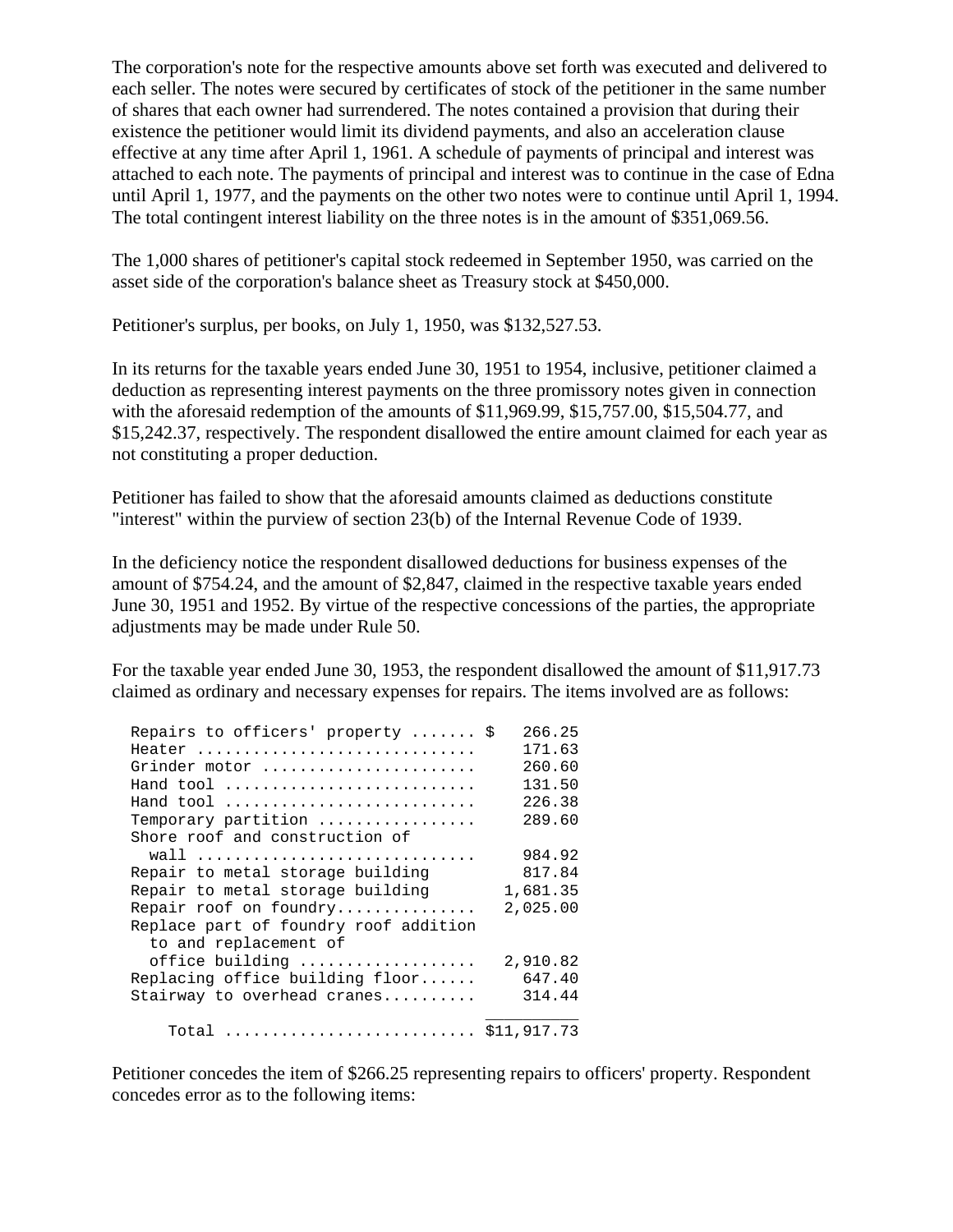Heater .................. \$171.63 Grinder motor ........... 260.60 Hand tool ............... 131.50 Hand tool ............... 226.38 \_\_\_\_\_\_\_ Total ................ \$790.11

The amount of \$314.44, representing stairway to overhead cranes was a repair constituting an ordinary and necessary expense. The remaining items, totalling \$10,546.93, are capital improvements subject to depreciation.

In the deficiency notice the respondent disallowed as business expenses in the taxable year ended June 30, 1954, the amount of \$5,154.60, consisting of the following items:

Materials and supplies.................. \$ 203.85 Miscellaneous and general expense..... 2,293.45\* Repairs .............................. 2,657.30 \_\_\_\_\_\_\_\_\_ Total ............................. \$5,154.60 \* Note: The record contains no explanation of the differential of \$10.

Respondent concedes error as to the item of \$203.85, representing the cost of a resistor bank motor.

In the taxable year ended June 30, 1954, the petitioner expended the sum of \$2,283.45\* to replace electrical wiring in and around the foundry, and the amount of \$2,657.30 to repair the moulding machine which had originally cost \$4,000 to \$5,000.

The expenditures aggregating \$4,940.75 are capital improvements.

In the deficiency notice, the respondent disallowed as additions to petitioner's bad debt reserve, the following amounts:

|  | $F/y$ June 30, 1952 | \$7,879.08 |
|--|---------------------|------------|
|  | $F/y$ June 30, 1953 | 7,308.68   |
|  | $F/y$ June 30, 1954 | 5,766.08   |

On July 1, 1947, petitioner took over the partnership bad debt reserve in the amount of \$9,477.69. Petitioner added credits to its reserve for bad debts account, representing the collection of debts previously charged off, and charged off bad debts for the years ending June 30, 1948, 1949, and 1950, the amounts as follows:

| $F/y$ ended                               | Credits to |                 |
|-------------------------------------------|------------|-----------------|
| June 30                                   | Reserve    | Character of fs |
| $1948 \ldots \ldots \ldots \quad $475.95$ |            | \$170.55        |
| 1949                                      |            | 724.61          |
| 1950.                                     | 161.23     | 357.91          |

Petitioner's accounts receivable at close of year, additions to reserve (per return), charge-offs, and balance of bad debt reserve were in the respective amounts as follows: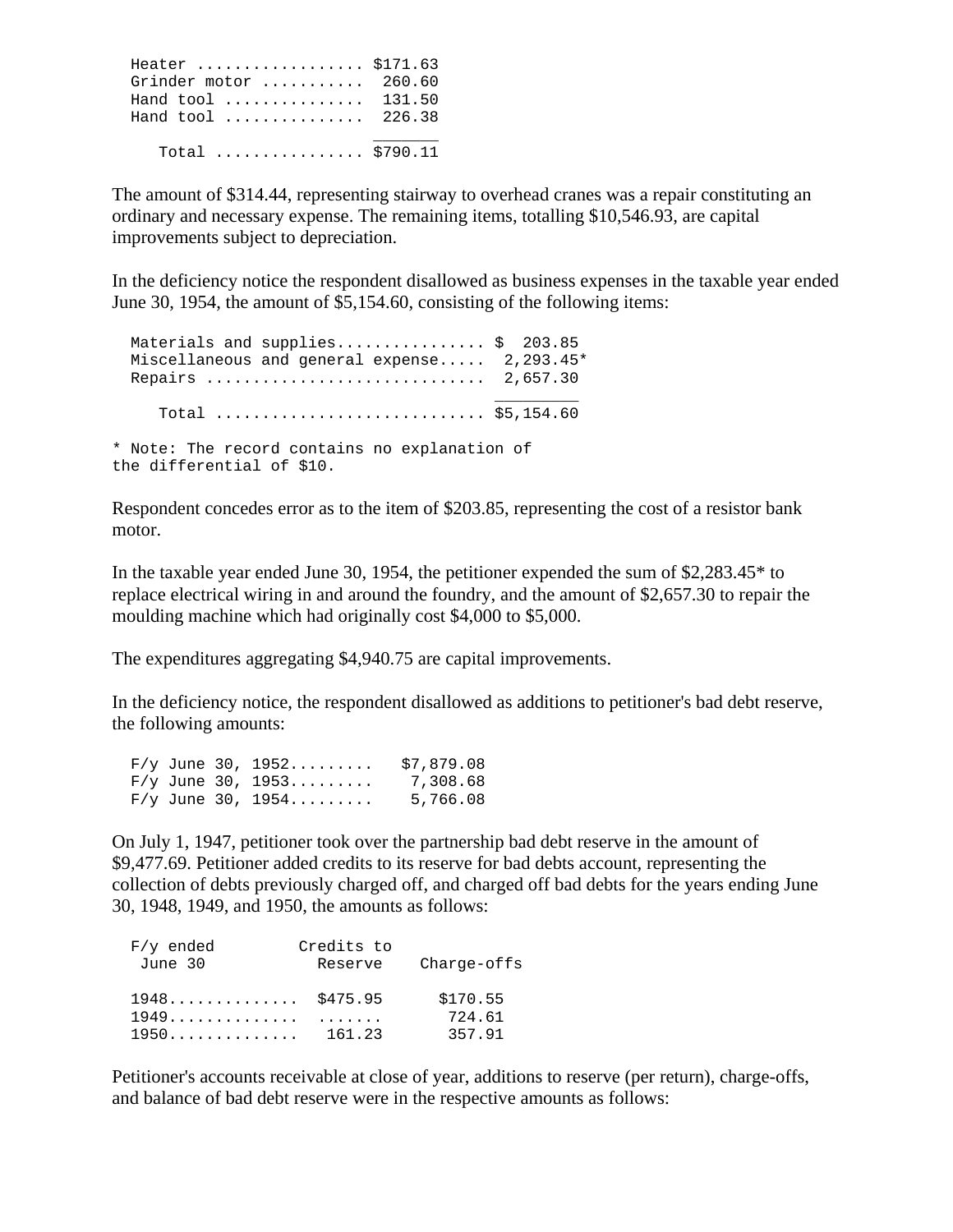| Year ending<br>6/30<br>Balance | Accounts receivable<br>close of year | Additions per<br>returns | Charge-offs |    |
|--------------------------------|--------------------------------------|--------------------------|-------------|----|
|                                |                                      |                          |             |    |
| 1951                           | \$120,856.91                         | $-0-$                    | \$1,147.99  | \$ |
| 7,492.61                       |                                      |                          |             |    |
| 1952                           | 109,369.89                           | \$7,879.08               | 1,314.60    |    |
| 14, 136.94                     |                                      |                          |             |    |
| 1953                           | 118,015.17                           | 7,308.68                 | $-0-$       |    |
| 22,760.22                      |                                      |                          |             |    |
| 1954                           | 92,169.36                            | 5,766.08                 | 261.88      |    |
| 28, 264. 42                    |                                      |                          |             |    |

Petitioner has failed to show that the respondent's disallowance of any additions for the taxable years ended June 30, 1952, 1953, and 1954, was an abuse of his discretion.

For the taxable years ended June 30, 1951 to 1954, inclusive, the net income of petitioner (per returns), and the dividends paid were as follows:

| $F/y$ ended<br>6/30 | Net income<br>reported | Dividends<br>paid |
|---------------------|------------------------|-------------------|
| 1951                | \$129, 267.80          | \$15,000          |
| 1952.               | 141, 172. 14           | 10,000            |
| 1953                | 158,235.06             | 10,000            |
| 1954                | 10,266.73              | $-0-$             |

Petitioner's earned surplus (per books), unadjusted for income taxes paid, income taxes paid, and the corrected earned surplus, are as follows:

|             | Surplus      | Income      | Corrected    |
|-------------|--------------|-------------|--------------|
| $F/y$ ended | per          | taxes       | earned       |
| 6/30        | books        | paid        | surplus      |
| 1951        | \$223,597.37 | \$72,101.17 | \$151,496.20 |
| 1952        | 277,992.79   | 76,634.05   | 201,158.74   |
| 1953        | 360, 234.40  | 89,637.51   | 270,596.89   |
| 1954        | 278,687.32   | 2,341.79    | 276, 345.53  |

Petitioner's net income, accrued income taxes, and the section 102 undistributed net income as determined by the respondent were as follows:

| $F/y$ ended<br>6/30 | Corrected<br>net<br>income | Accrued<br>income<br>taxes | Section 102<br>undistributed<br>net income |
|---------------------|----------------------------|----------------------------|--------------------------------------------|
| 1951                | \$141,787.38               | \$79,853.12                | \$46,932.26                                |
| 1952                | 167, 110.91                | 105,508.52                 | 51,602.39                                  |
| 1953                | 191,678.07                 | 124,596.25                 | 57,081.82                                  |
| 1954                | 33,640.67                  | 10,713.56                  | 22,927.11                                  |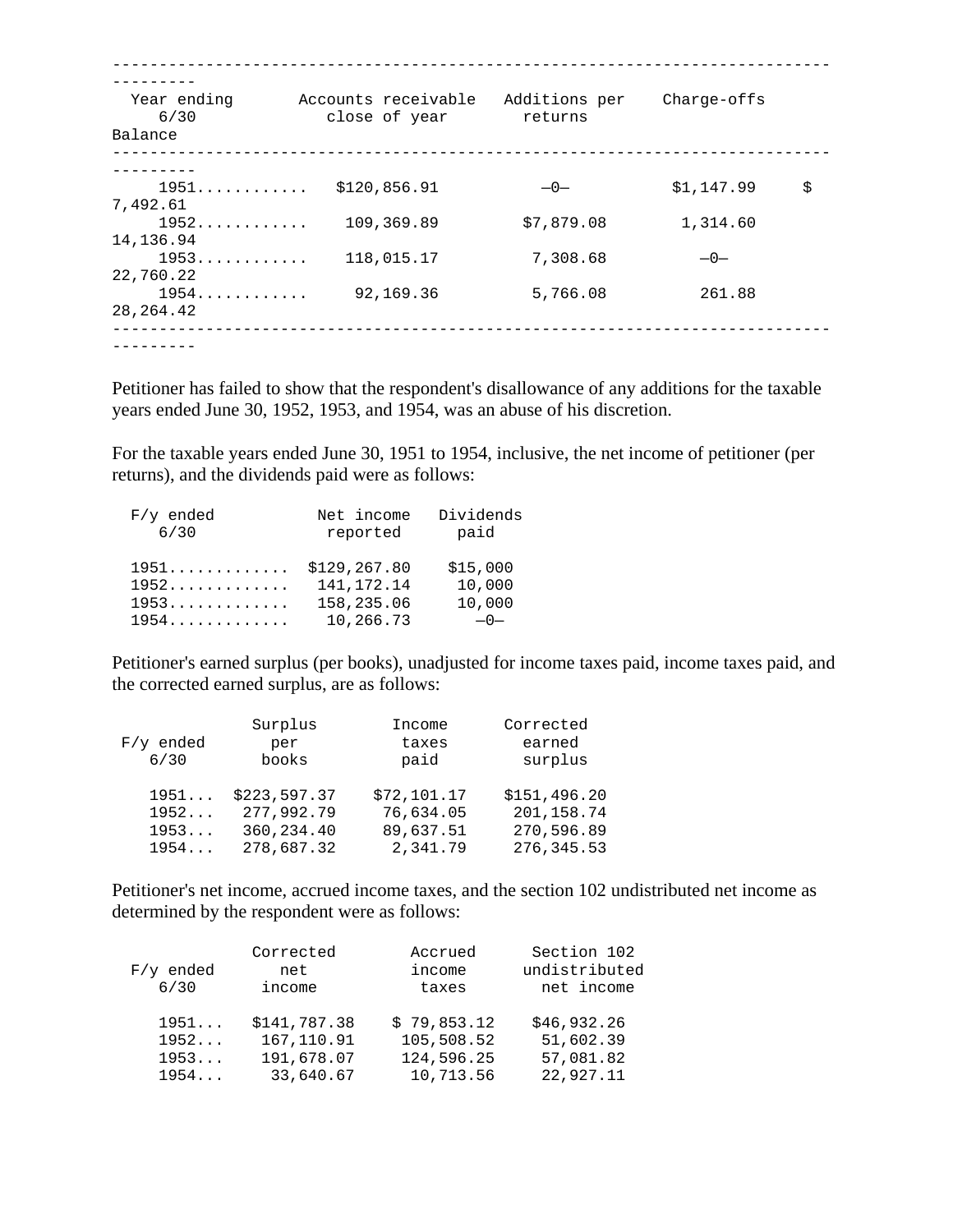In determining the section 102 undistributed net income for each of the taxable periods involved, the respondent took into consideration only the actual dividends paid. If the payments of socalled interest made in the taxable years in question are recognized as additional distributions in the nature of dividends, the corrected section 102 undistributed net income would be as follows:

|             | Additional Distributions<br>in | Corrected section<br>102 undistributed |
|-------------|--------------------------------|----------------------------------------|
| $F/y$ ended | the nature of                  | net                                    |
| 6/30        | dividends                      | income                                 |
| 1951        | \$11,969.99                    | \$34,962.27                            |
| 1952        | 15,757.00                      | 35,845.39                              |
| 1953        | 15,504.77                      | 41,577.05                              |
| 1954        | 15,242.37                      | 7,684.74                               |

In the fiscal year ended June 30, 1952, petitioner made investments in the stock of United States Steel Co. and Standard Oil of New Jersey in the amount of \$41,147.50. These stocks were sold in 1955.

The surtax brackets of the individual shareholders of the petitioner for the calendar years 1951 to 1954, inclusive, were as follows:

|                      | 1951  | 1952 1953 |      | 1954 |
|----------------------|-------|-----------|------|------|
| Harold F. Stratton   | 60%   | 54%       | 54%  | 47%  |
| Marquerite S. Nobles | 35%   | 38%       | 42.8 | 34%  |
| Mark E. Stratton     | 43%   | 48%       | 48%  | 43%  |
| Robert S. Nobles     | 3∩ક્ર | 38%       | 42   | 38%  |

If one-fourth of the section 102 undistributed net income as found herein, was distributed to each of petitioner's stockholders, their respective gross income as reported would be increased in each of the taxable years 1951 to 1954, inclusive, by the following amounts:

| 1951       | 1952       | 1953        | 1954       |
|------------|------------|-------------|------------|
| \$8,740.59 | \$8,961.35 | \$10,394.26 | \$1,921.18 |

The redemption of the 1,000 shares of its capital stock in September 1950, was not in furtherance of the petitioner's business.

Petitioner was availed of during the fiscal years ended June 30, 1951, 1952, 1953, and 1954, for the purpose of preventing the imposition of surtax upon its shareholders through the medium of permitting earnings and profits to accumulate instead of being divided and distributed.

On its income tax return for the fiscal year ended June 30, 1955, petitioner claimed a deduction of the amount of \$14,969.36, representing alleged interest payments on the promissory notes delivered in connection with the redemption of the 1,000 shares of its capital stock in September 1950.

# **Opinion**

LEMIRE, Judge: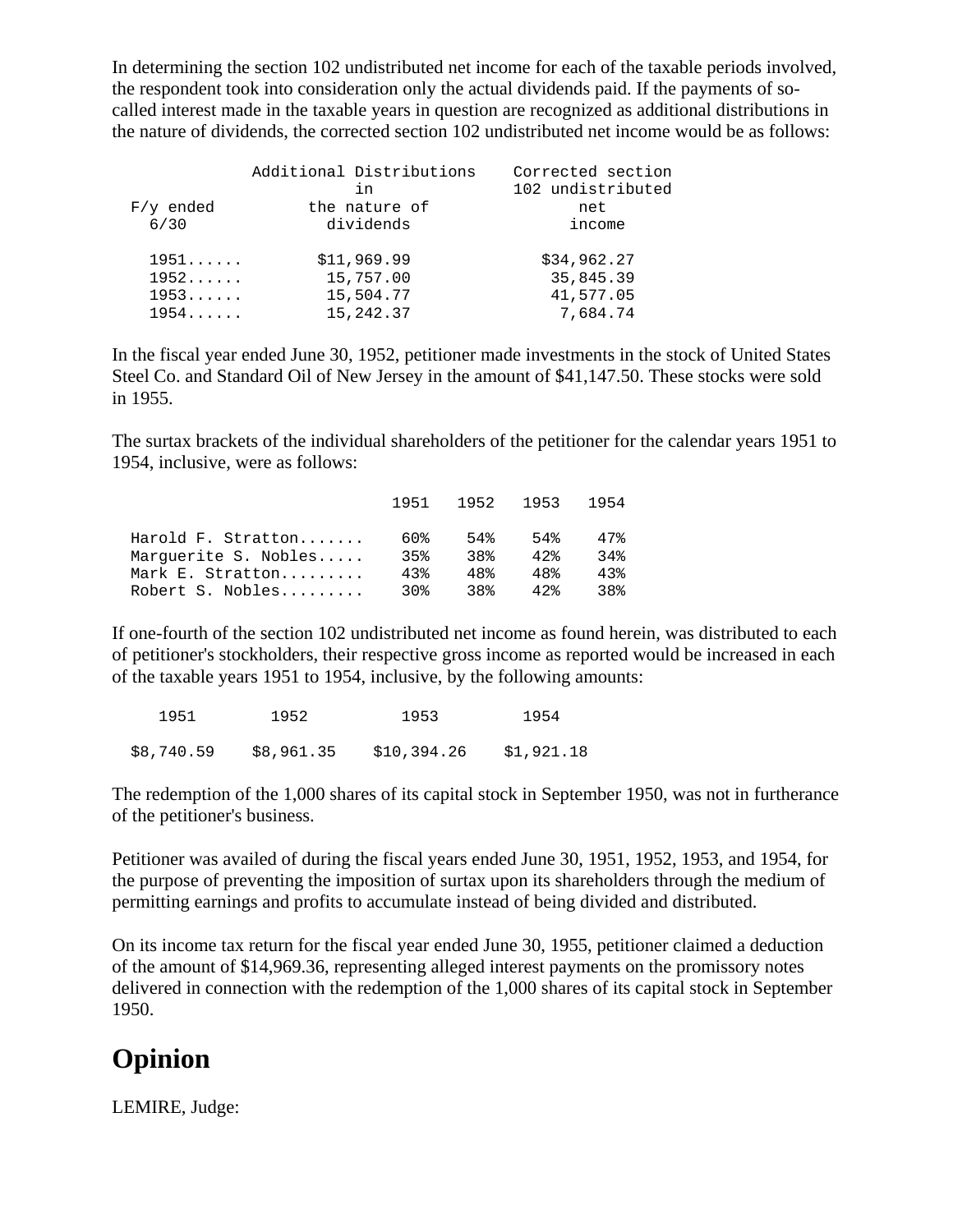The first issue involves the propriety of respondent's action in disallowing the amounts of \$11,969.99, \$15,757, \$15,504.77, and \$15,242.37, paid by petitioner in the fiscal years ended June 30, 1951 to 1954, inclusive, and claimed as deductions representing interest payments on the three promissory notes executed and delivered in connection with the redemption of 1,000 shares of its capital stock, constituting 50 per cent of its issued and outstanding shares.

Section 23(b) of the 1939 Code provides for a deduction of "All interest paid or accrued within the taxable year on indebtedness \* \* \*." The section is designed to permit of the deduction of genuine interest on a genuine indebtedness. *Charles L. Huisking & Co.,Inc.,* 4 T. C. 595, 600 [Dec. 14,322].

Petitioner is a West Virginia corporation and under the corporation laws of that state a corporation is prohibited from using its funds or property for the purchase of its own shares of capital stock when such use would cause any impairment of the capital stock of the corporation. West Virginia Code 1955, section 3051.

In the annotations under section 3051 of the West Virginia Code, it is stated that the language of the section was patterned after the provisions of the Delaware Corporation law, and most of the cases cited are Delaware authorities.

In *Acker v. Girard Trust Co., et al.,* 42 Fed. (2d) 37 (CA-3), involving an agreement of a corporation to repurchase its own shares, the court, in construing the Delaware law prohibiting the use of corporate funds to purchase its own shares where such use impaired its capital, held that the agreement was unenforceable.

In *United Thacker Coal Co. v. Peyton Lumber Co., et al.,* 15 Fed. Supp. 40, the court in construing section 3051 of the West Virginia Code held that a purchase by a corporation of its own stock which impaired its capital stock was ultra vires and void.

In *Ashman, et al. v. Miller, et al.,* 101 Fed. (2d) 85, in construing the Delaware statute, the court stated that the language of the section permitted only the use of the surplus of the corporation for the purpose of acquiring its own capital stock. Cf. *Jarroll Coal Co.,Inc. v. Lewis, et al.,* 210 Fed. (2d) 578, which involved a construction of the West Virginia statute here in question.

As of June 30, 1950, the capital stock of petitioner consisted of 2,000 shares of the par value of \$100 per share. Petitioner's surplus as shown on the balance sheet at that time was \$132,527.53. The agreement to redeem 50 per cent of its issued and outstanding shares at a price of \$450 per share, or an aggregate consideration of \$450,000, caused an obvious impairment of petitioner's capital stock.

Petitioner contends that as its fixed assets had appreciated in value by approximately \$1,000,000, the purchase did not impair its capital stock. We find no merit in such contention. We think the term "surplus" must be taken to exclude unearned surplus or that represented by mere appreciation in value.

In *Edward v. Douglas,* 269 U. S. 204, 214 [1 USTC ¶ 146], it is said:

"\* \* \* The word `surplus' is a term commonly employed in corporate finance and accounting to designate an account on corporate books \* \* \*. The surplus account represents the net assets of a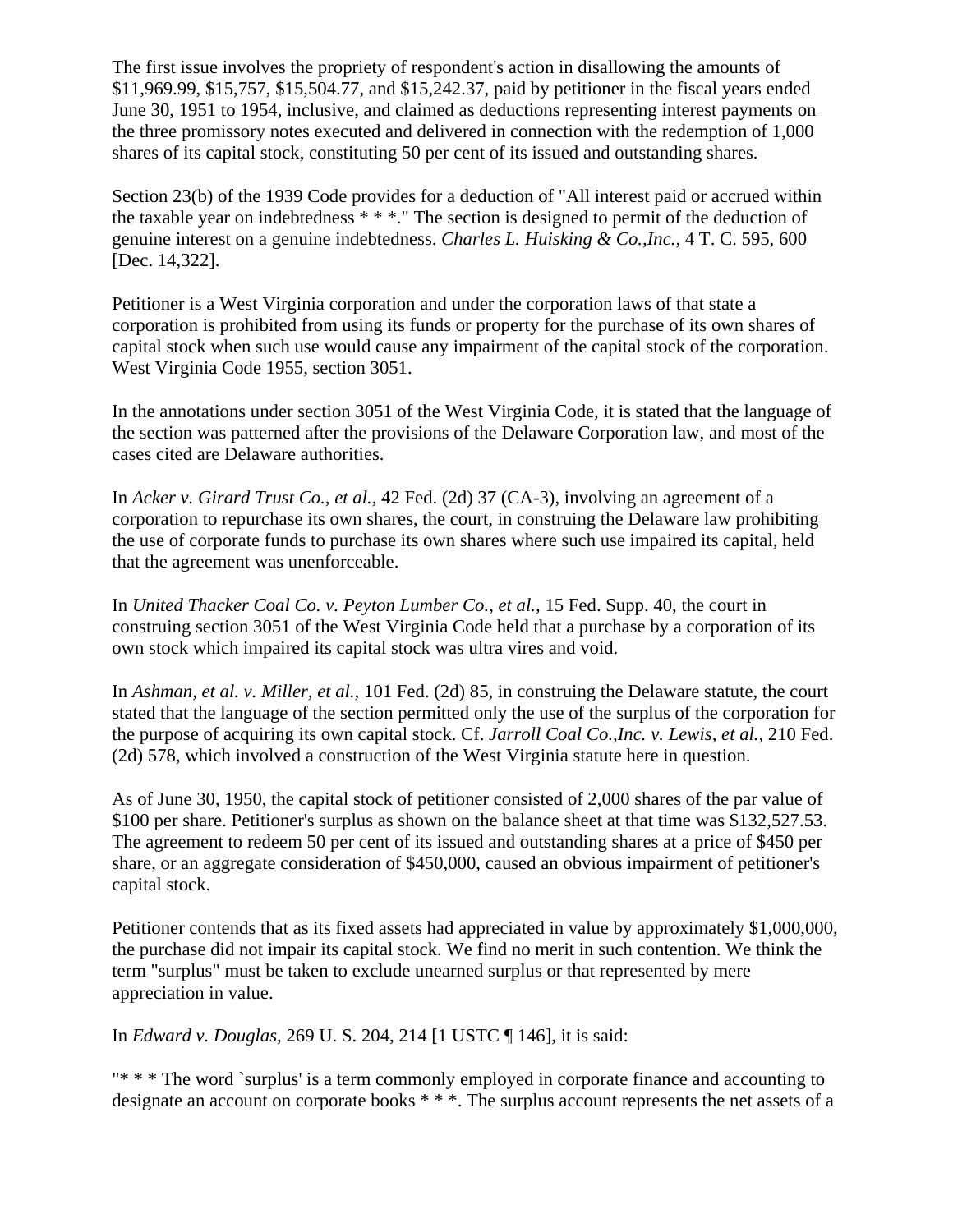corporation in excess of all liabilities including its capital stock. This surplus may be `paid-in surplus,' as where the stock is issued at a price above par. It may be `earned surplus,' as where it was derived wholly from undistributed profits. Or it may, among other things, represent the increase in valuation of land or other assets made upon a revaluation of the company's fixed property \* \* \*."

In *LaBelle Iron Works v. United States,* 256 U. S. 377, 393 [1 USTC ¶ 48], sustaining valuations at cost, the court said:

"\* \* \* There is a logical incongruity in entering upon the books of a corporation as the capital value of property acquired for permanent employment in its business and still retained for that purpose, a sum corresponding not to its cost but to what probably might be realized by sale in the market. It is not merely that the market value has not been realized or tested by sale made, but that sale cannot be made without abandoning the very purpose for which the property is held, involving a withdrawal from business so far as that particular property is concerned. \* \* \*"

In the instant case, there has been no revaluation, but merely some expert opinion testimony that the value of the plant was in excess of \$1,000,000.

It is well settled that one who seeks the benefit of a statute must bring himself clearly within the terms of the statute which grants the deduction. *New Colonial Ice Co.,Inc. v. Helvering,* 292 U. S. 435 [4 USTC ¶ 1292]; *Interstate Transit Lines v. Commissioner,* 319 U. S. 590 [43-1 USTC ¶ 9486]. Petitioner has the burden of showing that there is a valid and legal obligation existing giving rise to a genuine indebtedness. Petitioner contends that the promissory notes given in redemption of its own shares created a valid and binding obligation, since the transaction did not render the corporation insolvent. In determining whether a given transaction is one beyond the powers of a corporation, in solvency, either in equity or under bankruptcy, is not a test to be employed.

The redemption of petitioner's own capital stock impaired its capital stock, and under the cited authorities construing the applicable corporation law of West Virginia, the agreement to redeem was ultra vires and void.

The agreement therefore created no enforceable obligation and no valid indebtedness arose. The payments of so-called interest did not constitute genuine interest deductible under section 23(b) of the Internal Revenue Code of 1939.

So holding, we find it unnecessary to discuss the respondent's alternative contention, that while the transaction was cast in the form of a purchase of shares of petitioner's capital stock, it, in substance, was an agreement to pay an annuity to the then holders in consideration of the surrender of their shares to the corporation.

The respondent's disallowance of the so-called interest payments as not constituting deductible interest is sustained.

The next issue presents the question whether the respondent properly determined that petitioner was subject to surtax imposed under section 102 of the Internal Revenue Code of 1939 for each of the taxable periods involved. The question is one of fact. *Helvering v. Chicago Stock Yards*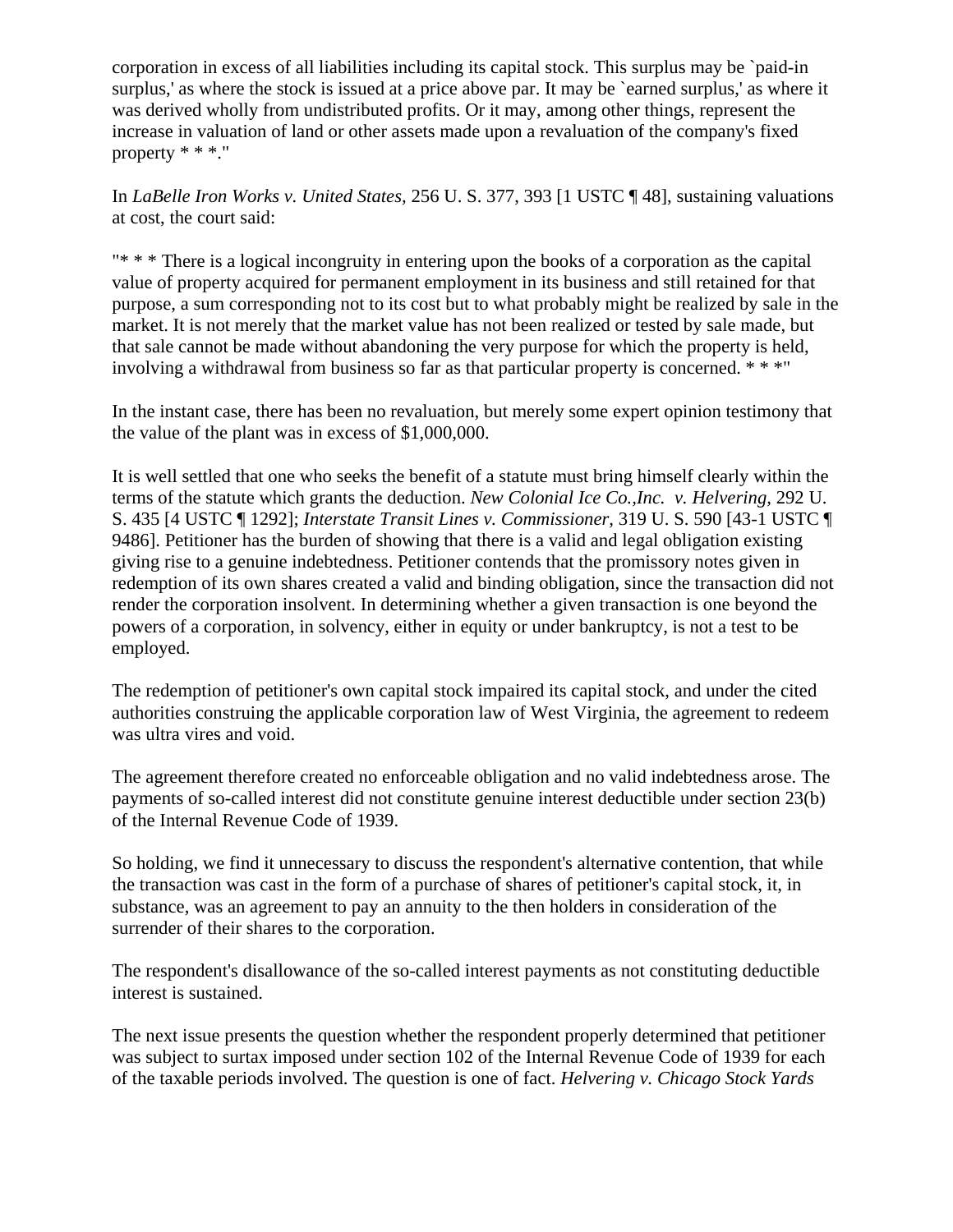#### *Company,* 318 U. S. 693 [43-1 USTC ¶ 9379]; *Lion Clothing Co.,* 8 T. C. 1181 [Dec. 15,833]. Petitioner concedes it has the burden of showing the respondent's determination was erroneous.

The respondent's position is based primarily on the premise that petitioner was "availed of" by its shareholders for the purpose of avoiding surtaxes upon themselves. Section 102(a).

The record shows that prior to September 1950 the petitioner's issued and outstanding shares of capital stock, consisting of 2,000 shares, was held equally by the Miller and Stratton families. All the corporate officers and the majority of the directors were members of the Stratton family. Since the management and the disposition of the corporate net profits was under control of the Strattons', it is understandable that the Miller interest desired that the corporation's assets or the stock be disposed of so that they would not be dependent upon such dividends as the Strattons declared and paid. It is, likewise, understandable why the Strattons preferred to retain their investment. Some negotiation looking to a sale of the plant or the stock was carried on by the president at a sale price greatly in excess of the price which the Strattons were willing to have the corporation agree upon, to redeem the Miller interests. George Nicholson, a mutual friend and a certified public accountant, who had charge of the corporation's and the individual stockholders income tax returns was contacted for the purpose of working out a plan that would be mutually beneficial to all the stockholders. The plan proposed by Nicholson and approved by the stockholders was the redemption by the corporation of the shares of its capital stock held by the Miller interests. The plan provided for the redemption of the 1,000 shares by the corporation for the aggregate consideration of \$450,000 with a small cash payment, and promissory notes to which were attached a schedule of installment payments of principal and interest at 4 per cent payable at six month periods. The payments to Edna for her 500 shares were to continue until April 1, 1977, and the payments to her two daughters were to continue to April 1, 1994. If the notes ran to maturity, the total interest payments would amount to \$351,069.56, or a liability of principal and interest in the aggregate amount of \$801,069.56. Each note contained a provision limiting the payment of future dividends on the remaining capital stock and also a provision permitting the acceleration of payments of both principal and interest after April 1, 1961, with adjustments accordingly.

No corporate purpose was achieved by petitioner's redemption of its shares, except such tax savings as might result from a deduction of the interest payments on the notes. However, the plan purported to assure the Strattons the entire ownership and control of petitioner and purported to assure the Miller family a fixed and steady income, in lieu of dividends, for a long period of years.

The record shows the rates at which the respective stockholders of petitioner were taxed on the income they reported. If all the earnings and profits had been distributed instead of being accumulated, the taxable rates of the stockholders would have been increased considerably. Since the ratio of tax on section 102 undistributed net income is only 27½ per cent, it is apparent that the plan adopted would be a profitable one for the stockholders even if the section 102 surtax liability was successfully imposed on petitioner.

We think it is reasonable to assume that Nicholson, who authored the plan, was aware of such tax-saving results, and that such information was also conveyed to the stockholders and largely motivated the adoption of the plan.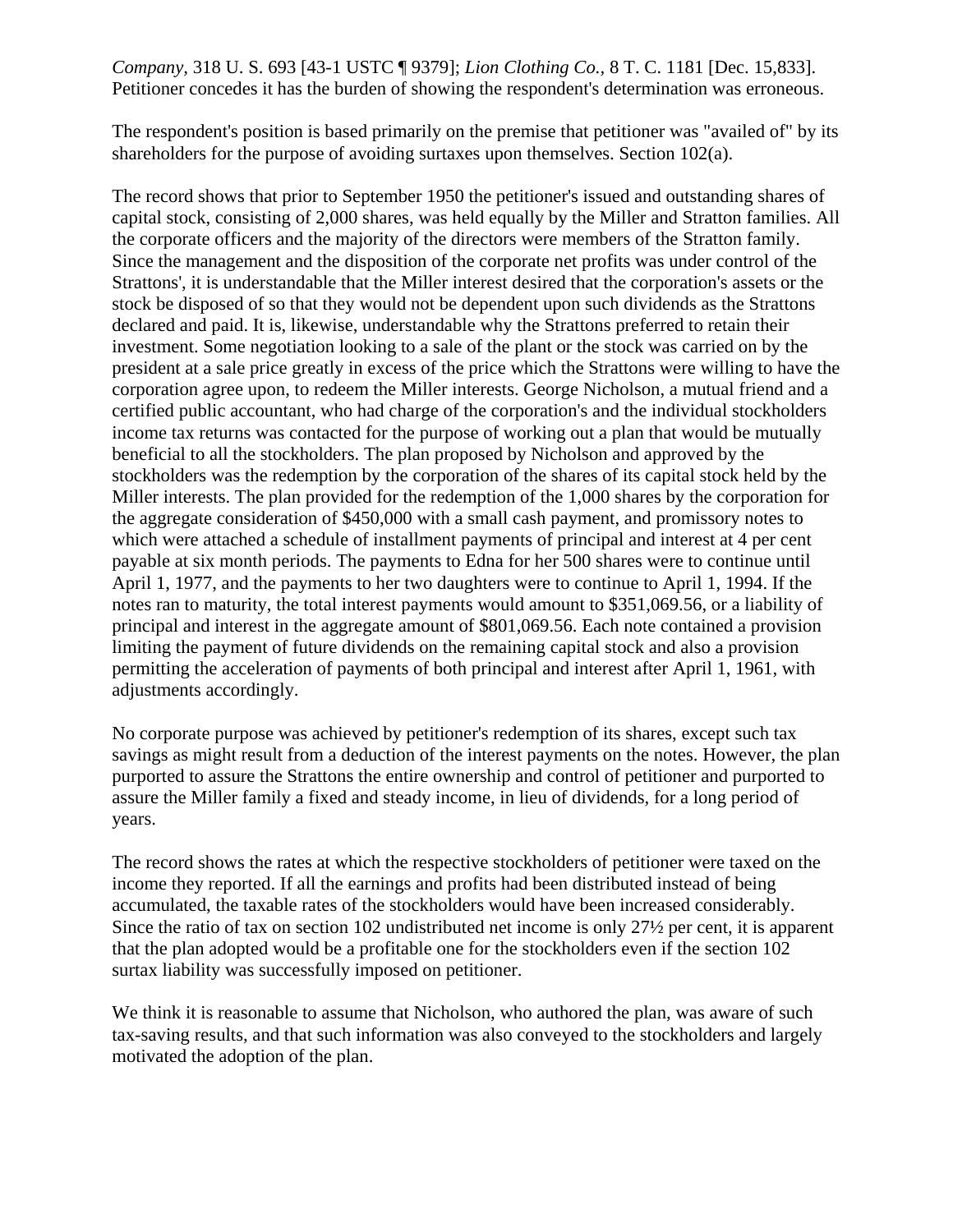Petitioner contends that the evidence shows that the accumulation of its earnings and profits was necessary and reasonable to provide working capital and for contemplated improvements to its plant and facilities. There is some testimony to the effect that in the fiscal year 1954, an addition to petitioner's plant was being planned at an estimated cost of \$100,000. At the time of the hearing of this proceeding in March 1958, the sum of \$20,000 had been appropriated for that purpose. The redemption of 50 per cent of its capital stock and the investment of the sum of \$41,147.50 in 1952, in the stock of other corporations which stock was not sold until 1955, is, we think, inconsistent with a plea that the accumulation of funds is justified for legitimate business needs.

The respondent relies heavily upon the case of *Pelton Steel Casting Co.,* 28 T. C. 153 [Dec. 22,344], affd. 251 Fed. (2d) 278 [58-1 USTC ¶ 9179], certiorari denied 356 U. S. 958. Petitioner attempts to distinguish the *Pelton* case, and contends that the instant case falls within the ambit of *Dill Mfg. Co.,* 39 B. T. A. 1023 [Dec. 10,712], and *Gazette Pub. Co. v. Self,* 103 Fed. Supp. 779 [52-1 USTC ¶ 9293].

In the instant case, as in the *Pelton* case, *supra,* the facts show that by the redemption of its own shares no corporate purpose was served, but show a purpose to prevent the imposition of surtax upon its shareholders. Where the intent to avoid surtaxes clearly appears, the corporation is availed of for the proscribed purpose and justifies the imposition of the statutory penalty. In our opinion the rationale of the *Pelton* case, *supra,* is clearly applicable to the case at bar and will be followed as a controlling authority. The cases relied upon by petitioner were considered and distinguished in the *Pelton* case, and no purpose would be served by again reviewing them.

In computing the section 102 undistributed net income, the respondent recognized only the dividends actually paid by petitioner. We think the payments of so-called interest, having been made under the plan, in good faith, and in the belief that the agreement of petitioner to redeem its shares was enforceable, such payments should be treated as distributions in the nature of dividends. *Emanuel N. (Manny) Kolkey,* 27 T. C. 37 [Dec. 21,973], affd. 254 Fed. (2d) 51 [58-1 USTC ¶ 9435]. The section 102 undistributed net income has been adjusted to reflect such distributions.

We hold that petitioner has not carried its burden of showing that it was not availed of during the fiscal years ended June 30, 1951 to 1954, inclusive, for the purpose of preventing the imposition of the surtax upon its shareholders through the medium of permitting earnings and profits to accumulate instead of being divided or distributed. The respondent's imposition of the section 102 surtax is therefore sustained.

Another issue involves the propriety of the respondent's action in disallowing certain expenditures for which a deduction was claimed as ordinary business expenses for repairs.

Section 24(a) of the 1939 Code provides:

"SEC. 24. ITEMS NOT DEDUCTIBLE.

"(a) General Rule. — In computing net income no deduction shall in any case be allowed in respect of —

\* \* \*

"(2) Any amount paid out  $***$  for permanent improvements or betterments made to increase the value of any property or estate, \* \* \*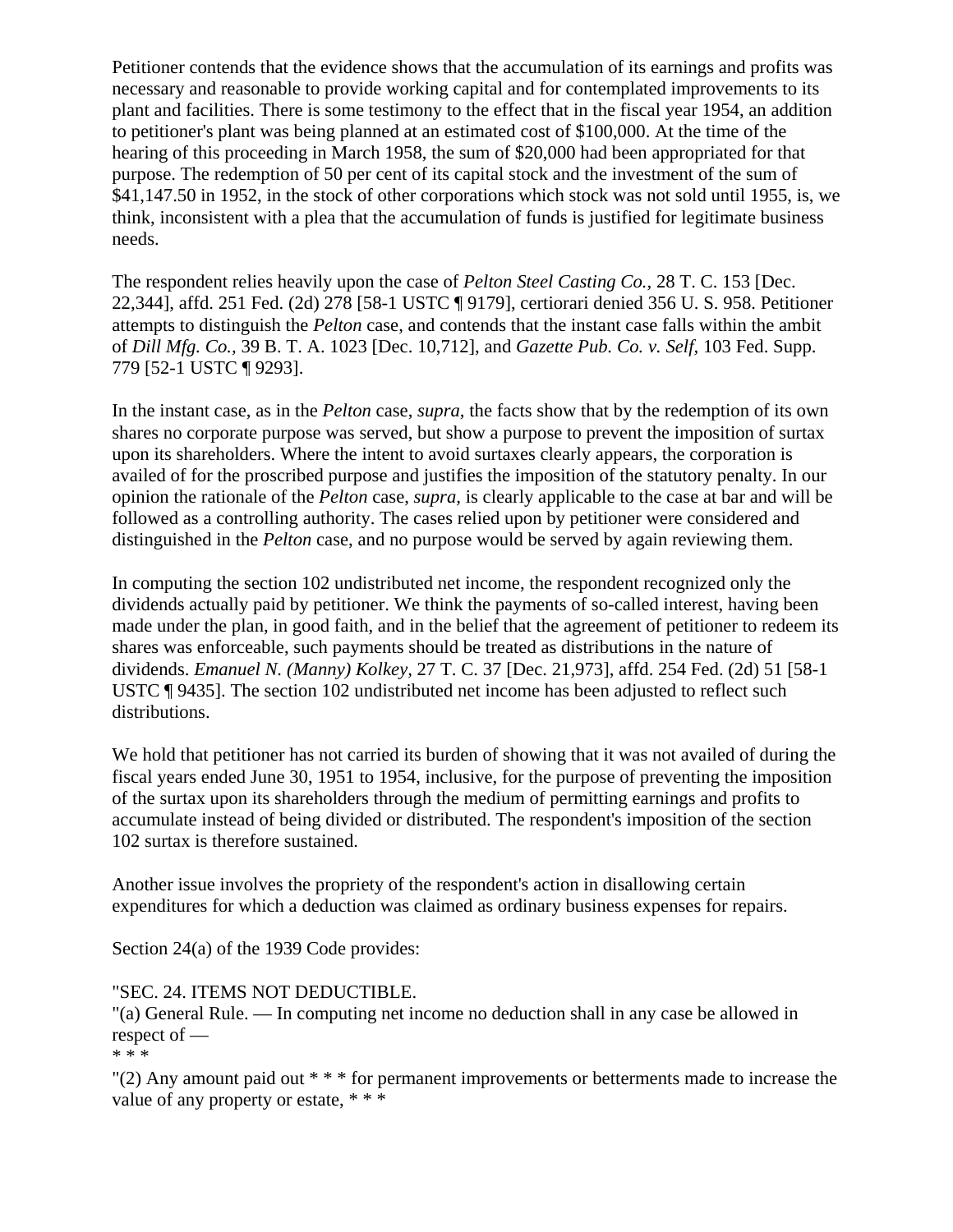"(3) Any amount expended in restoring property or in making good the exhaustion thereof for which an allowance is or has been made;"

The regulations, in substance, provide that the cost of incidental repairs which neither materially add to the value of the property, nor appreciably prolong its life, but keep it in ordinary operating condition, may be deducted as an expense. Repairs in the nature of replacements, to the extent that they arrest deterioration and appreciably prolong the life of the property should be added to the capital account, or charged against a depreciation reserve if such account is kept. Regulations 118-29.23(a)-4.

The question as to whether the repair is incidental and the cost deductible as an ordinary expense or is a capital expenditure and nondeductible is one of fact, depending on the character, the extent, and the permanency of the work accomplished by the expenditure.

As to the items now in controversy, we have made ultimate findings of fact based upon the purpose and effect of the expenditures which are decisive of this issue. We think a detailed discussion of each separate item involved would serve no helpful purpose.

The final question presented is whether the respondent erred in disallowing the additions to petitioner's bad debt reserve for the taxable years ended June 30, 1952 to 1954, inclusive.

Petitioner's accounts receivable at the close of each year, the additions to reserve (per return), the chargeoffs, and the balance of the bad debt reserve are as follows:

| $F/y$ Ended                                  | Accounts   | Additions Per         |            |    |
|----------------------------------------------|------------|-----------------------|------------|----|
| Balance                                      |            |                       |            |    |
| June 30                                      | Receivable | Return                | Chargeoffs | оf |
| Reserve                                      |            |                       |            |    |
|                                              |            |                       |            |    |
| $1951$ \$120,856.91                          |            | $-0-$                 | \$1,147.99 | \$ |
| 7,492.61                                     |            |                       |            |    |
| 1952.                                        |            | 109,369.89 \$7,879.08 | 1,314.60   |    |
| 14,136.94                                    |            |                       |            |    |
| 1953.                                        | 118.015.17 | 7,308.68              | $-0-$      |    |
| 22,760.22                                    |            |                       |            |    |
| $1954 \ldots \ldots \ldots \ldots 92,169.36$ |            | 5,766.08              | 261.88     |    |
| 28, 264. 42                                  |            |                       |            |    |

The respondent disallowed the entire additions to the bad debt reserve claimed by petitioner as excessive in view of its collection experience.

At the time of petitioner's organization on June 1, 1947, it took over the partnership bad debt reserve of \$9,477.69. From that time until the fiscal year ended June 30, 1954, petitioner's total chargeoffs were in the amount of \$3,977.54. During the same period petitioner increased its bad debt reserve to \$28,264.42. During the taxable periods in question, petitioner's bad debt losses totaled only \$1,576.48.